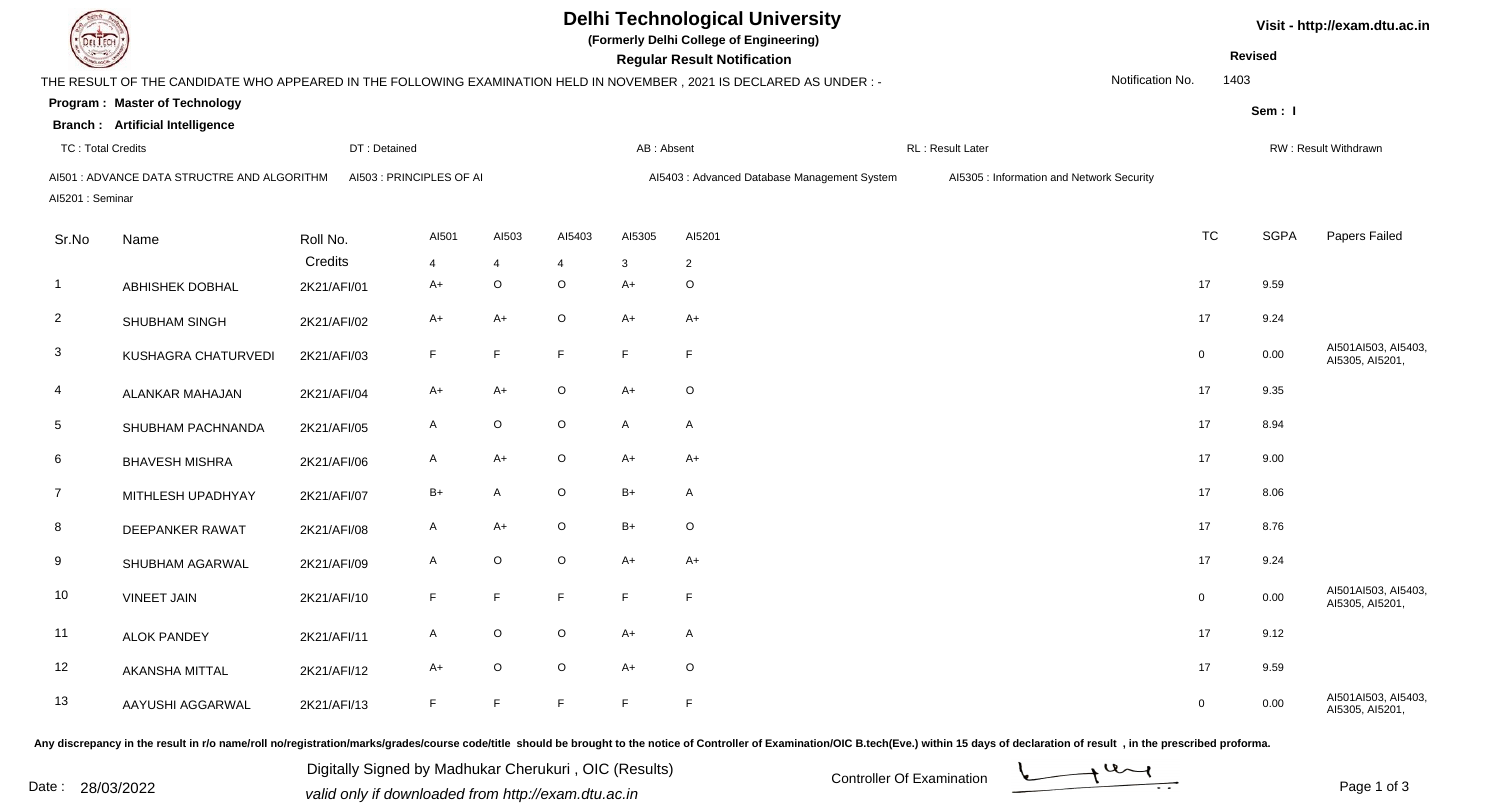| <b>DELTECH</b>                           |                                            |             |                          |                                |                                    | <b>Delhi Technological University</b><br>(Formerly Delhi College of Engineering) |                                                                                                                      |                                           | Visit - http://exam.dtu.ac.in |             |             |                                        |
|------------------------------------------|--------------------------------------------|-------------|--------------------------|--------------------------------|------------------------------------|----------------------------------------------------------------------------------|----------------------------------------------------------------------------------------------------------------------|-------------------------------------------|-------------------------------|-------------|-------------|----------------------------------------|
|                                          |                                            |             |                          |                                | <b>Regular Result Notification</b> |                                                                                  |                                                                                                                      | <b>Revised</b>                            |                               |             |             |                                        |
|                                          |                                            |             |                          |                                |                                    |                                                                                  | THE RESULT OF THE CANDIDATE WHO APPEARED IN THE FOLLOWING EXAMINATION HELD IN NOVEMBER, 2021 IS DECLARED AS UNDER :- |                                           | Notification No.              | 1403        |             |                                        |
|                                          | Program: Master of Technology              |             |                          |                                |                                    |                                                                                  |                                                                                                                      |                                           |                               |             | Sem: I      |                                        |
|                                          | <b>Branch:</b> Artificial Intelligence     |             |                          |                                |                                    |                                                                                  |                                                                                                                      |                                           |                               |             |             |                                        |
| <b>TC: Total Credits</b><br>DT: Detained |                                            |             |                          | RL: Result Later<br>AB: Absent |                                    |                                                                                  |                                                                                                                      |                                           | RW: Result Withdrawn          |             |             |                                        |
| Al5201: Seminar                          | AI501: ADVANCE DATA STRUCTRE AND ALGORITHM |             | AI503 : PRINCIPLES OF AI |                                |                                    |                                                                                  | Al5403 : Advanced Database Management System                                                                         | Al5305 : Information and Network Security |                               |             |             |                                        |
| Sr.No                                    | Name                                       | Roll No.    | AI501                    | AI503                          | AI5403                             | AI5305                                                                           | AI5201                                                                                                               |                                           |                               | <b>TC</b>   | <b>SGPA</b> | Papers Failed                          |
|                                          |                                            | Credits     | 4                        | $\overline{4}$                 | 4                                  | 3                                                                                | $\overline{2}$                                                                                                       |                                           |                               |             |             |                                        |
| 14                                       | <b>HRITICK PASBOLA</b>                     | 2K21/AFI/14 | A                        | $\mathsf O$                    | $A+$                               | $\circ$                                                                          | $A+$                                                                                                                 |                                           |                               | 17          | 9.18        |                                        |
| 15                                       | <b>CHIRAG JAIN</b>                         | 2K21/AFI/15 | $\mathsf F$              | $\mathsf F$                    | F                                  | F                                                                                | $\mathsf F$                                                                                                          |                                           |                               | $\mathsf 0$ | 0.00        | AI501AI503, AI5403,<br>AI5305, AI5201, |
| 16                                       | YASHASVI PASBOLA                           | 2K21/AFI/16 | $A+$                     | $\mathsf O$                    | $A+$                               | $\circ$                                                                          | $\mathsf O$                                                                                                          |                                           |                               | 17          | 9.53        |                                        |
| 17                                       | MADHAV KUMAR                               | 2K21/AFI/17 | A                        | $\mathsf O$                    | $\mathsf O$                        | $B+$                                                                             | $\mathsf{A}$                                                                                                         |                                           |                               | 17          | 8.76        |                                        |
| 18                                       | <b>LAVENDRA GAUTAM</b>                     | 2K21/AFI/18 | $\mathsf{A}$             | $A+$                           | $\mathsf O$                        | $B+$                                                                             | $\mathsf{A}$                                                                                                         |                                           |                               | 17          | 8.53        |                                        |
| 19                                       | <b>AVINASH JHA</b>                         | 2K21/AFI/19 | F                        | $\mathsf F$                    | F                                  | $\mathsf F$                                                                      | $\mathsf F$                                                                                                          |                                           |                               | $\mathsf 0$ | 0.00        | AI501AI503, AI5403,<br>AI5305, AI5201, |
| 20                                       | <b>ADITYA JAIN</b>                         | 2K21/AFI/20 | A                        | $A+$                           | $\mathsf O$                        | $A+$                                                                             | $\mathsf O$                                                                                                          |                                           |                               | 17          | 9.12        |                                        |
| 21                                       | AALE RASOOL                                | 2K21/AFI/21 | $\mathsf{A}$             | $\mathsf O$                    | $A+$                               | $A+$                                                                             | $A+$                                                                                                                 |                                           |                               | 17          | 9.00        |                                        |
| 22                                       | <b>NITIN SAHU</b>                          | 2K21/AFI/22 | $\mathsf{A}$             | $\mathsf O$                    | $\circ$                            | $A+$                                                                             | $\circ$                                                                                                              |                                           |                               | 17          | 9.35        |                                        |
| 23                                       | ABHISHEK KUMAR                             | 2K21/AFI/23 | A                        | $A+$                           | $\mathsf O$                        | $\circ$                                                                          | $A+$                                                                                                                 |                                           |                               | 17          | 9.18        |                                        |
| 24                                       | <b>HARSHIT SINGH</b>                       | 2K21/AFI/24 | A                        | $A+$                           | $A+$                               | $\mathsf O$                                                                      | $A+$                                                                                                                 |                                           |                               | 17          | 8.94        |                                        |
| 25                                       | <b>VINEET TOMAR</b>                        | 2K21/AFI/25 | $A+$                     | $A+$                           | $\circ$                            | $A+$                                                                             | $A+$                                                                                                                 |                                           |                               | 17          | 9.24        |                                        |
| 26                                       | KAPIL KUMAR YADAV                          | 2K21/AFI/26 | A                        | $A+$                           | $\circ$                            | $A+$                                                                             | $\circ$                                                                                                              |                                           |                               | 17          | 9.12        |                                        |

Any discrepancy in the result in r/o name/roll no/registration/marks/grades/course code/title should be brought to the notice of Controller of Examination/OIC B.tech(Eve.) within 15 days of declaration of result, in the pr

Digitally Signed by Madhukar Cherukuri, OIC (Results)<br>Date : 28/03/2022 valid only if downloaded from http://oxam.dtu.ac.in Digitally Signed by Madhukar Cherukuri , OIC (Results)valid only if downloaded from http://exam.dtu.ac.in